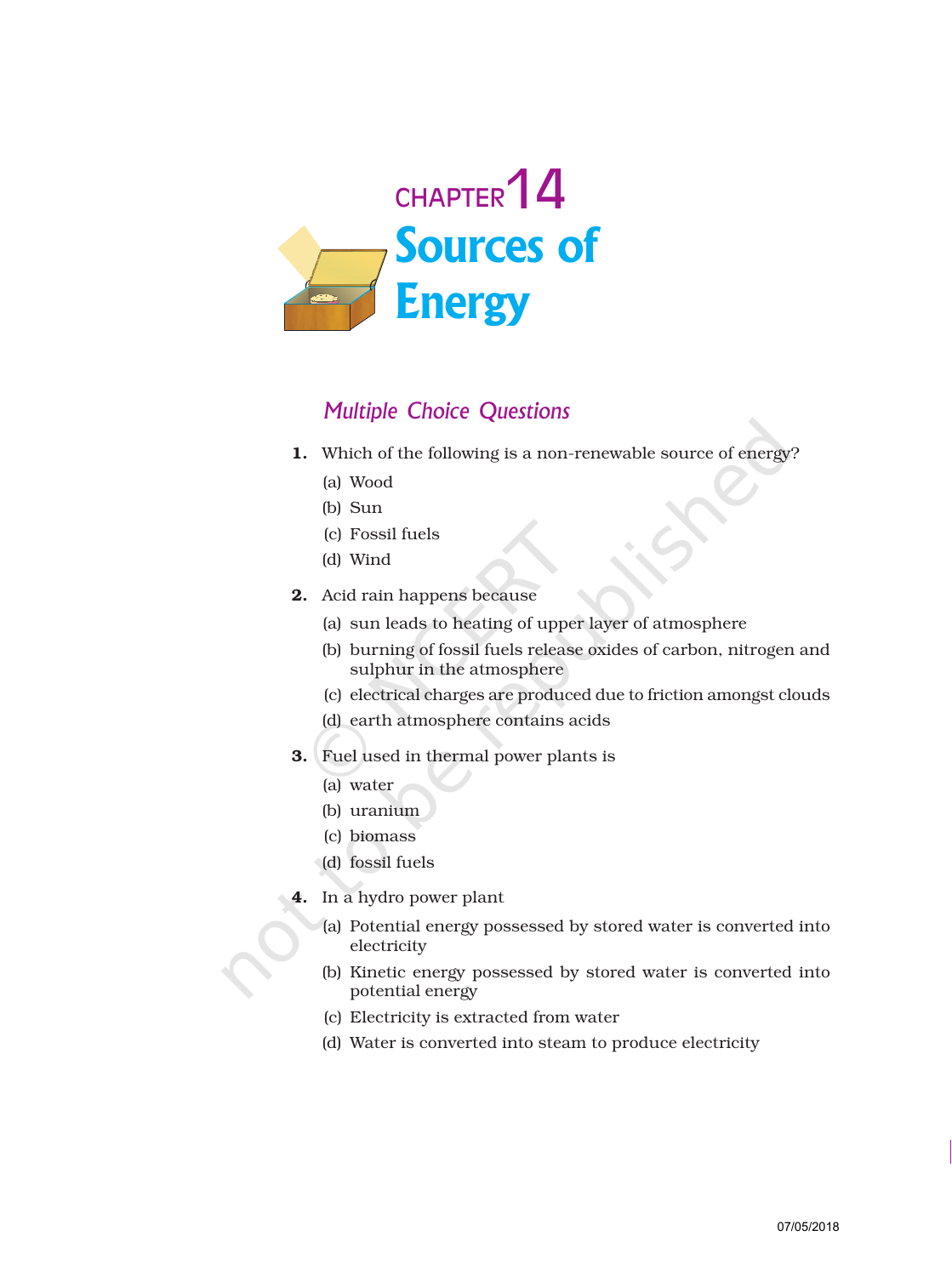- 5. Which is the ultimate source of energy?
	- (a) Water
	- (b) Sun
	- (c) Uranium
	- (d) Fossil fuels
- 6. Which one of the following forms of energy leads to least environmental pollution in the process of its harnessing and utilisation?
	- (a) Nuclear energy
	- (b) Thermal energy
	- (c) Solar energy
	- (d) Geothermal energy
- 7. Ocean thermal energy is due to
	- (a) energy stored by waves in the ocean
	- (b) temperature difference at different levels in the ocean
	- (c) pressure difference at different levels in the ocean
	- (d) tides arising out in the ocean
- 8. The major problem in harnessing nuclear energy is how to
	- (a) split nuclei?
	- (b) sustain the reaction?
	- (c) dispose off spent fuel safely?
	- (d) convert nuclear energy into electrical energy?
- 9. Which part of the solar cooker is responsible for green house effect?
	- (a) Coating with black colour inside the box
	- (b) Mirror
	- (c) Glass sheet
	- (d) Outer cover of the solar cooker
- 10. The main constituent of biogas is
	- (a) methane
	- (b) carbon dioxide
	- (c) hydrogen
	- (d) hydrogen sulphide
- 11. The power generated in a windmill
	- (a) is more in rainy season since damp air would mean more air mass hitting the blades
	- (b) depends on the height of the tower
	- (c) depends on wind velocity
	- (d) can be increased by planting tall trees close to the tower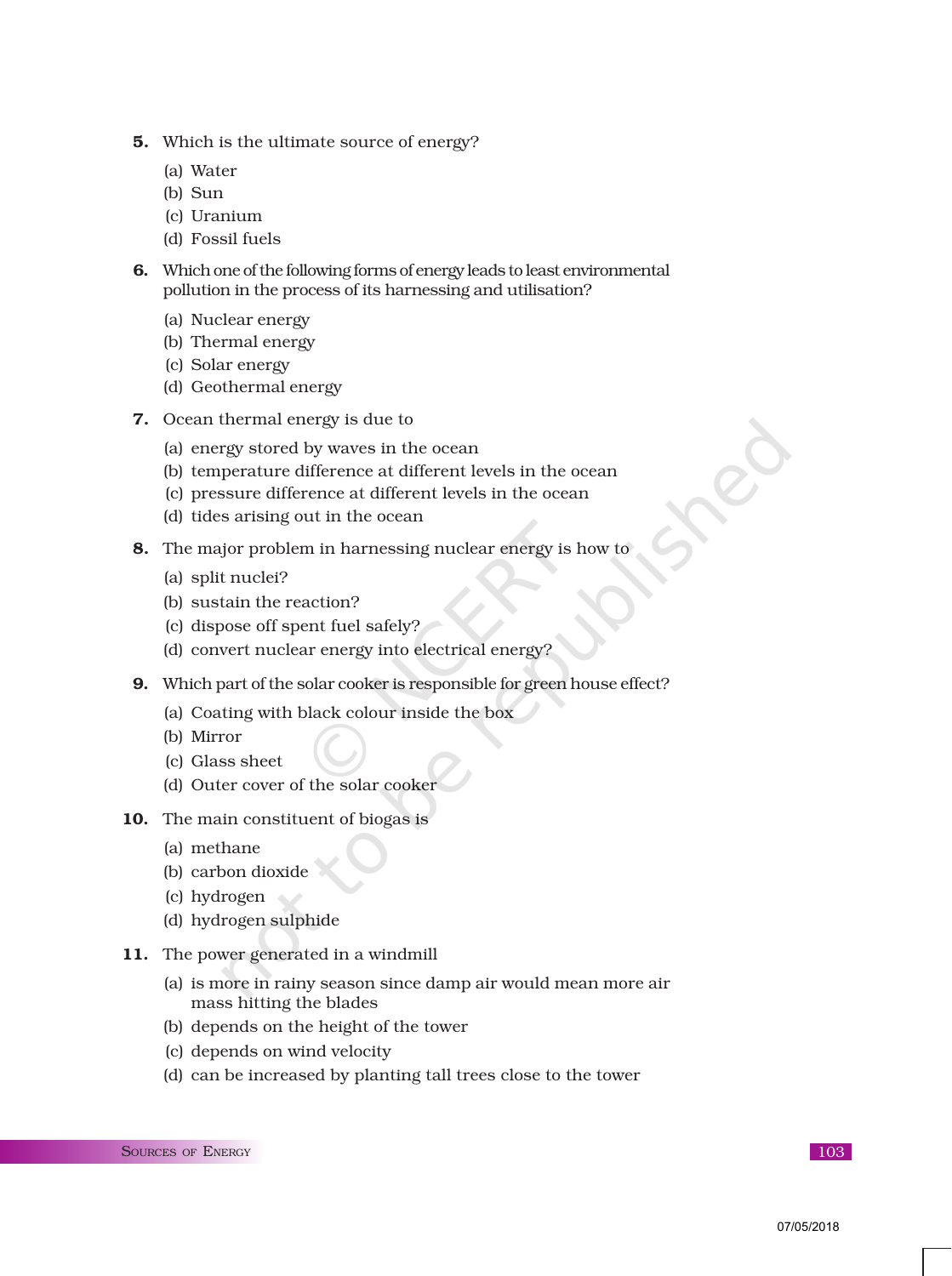- 12. Choose the correct statement
	- (a) Sun can be taken as an inexhaustible source of energy
	- (b) There is infinite storage of fossil fuel inside the earth
	- (c) Hydro and wind energy plants are non polluting sources of energy
	- (d) Waste from a nuclear power plant can be easily disposed off
- 13. In a hydroelectric power plant more electrical power can be generated if water falls from a greater height because
	- (a) its temperature increases
	- (b) larger amount of potential energy is converted into kinetic energy
	- (c) the electricity content of water increases with height
	- (d) more water molecules dissociate into ions
- 14. Choose the incorrect statement regarding wind power
	- (a) It is expected to harness wind power to minimum in open space
	- (b) The potential energy content of wind blowing at high altitudes is the source of wind power
	- (c) Wind hitting at the blades of a windmill causes them to rotate The rotation thus achieved can be utilised further
	- (d) One possible method of utilising the energy of rotational motion of the blades of a windmill is to run the turbine of an electric generator
- 15. Choose the incorrect statement
	- (a) We are encouraged to plant more trees so as to ensure clean environment and also provide bio-mass fuel
	- (b) Gobar-gas is produced when crops, vegetable wastes etc., decompose in the absence of oxygen
	- (c) The main ingredient of bio-gas is ethane and it gives a lot of smoke and also produces a lot of residual ash
	- (d) Bio-mass is a renewable source of energy

## Short Answer Questions

- 16. Why is there a need to harness non-conventional sources of energy? Give two main reasons.
- 17. Write two different ways of harnessing energy from ocean.
- 18. What steps would you suggest to minimise environmental pollution caused by burning of fossil fuels?